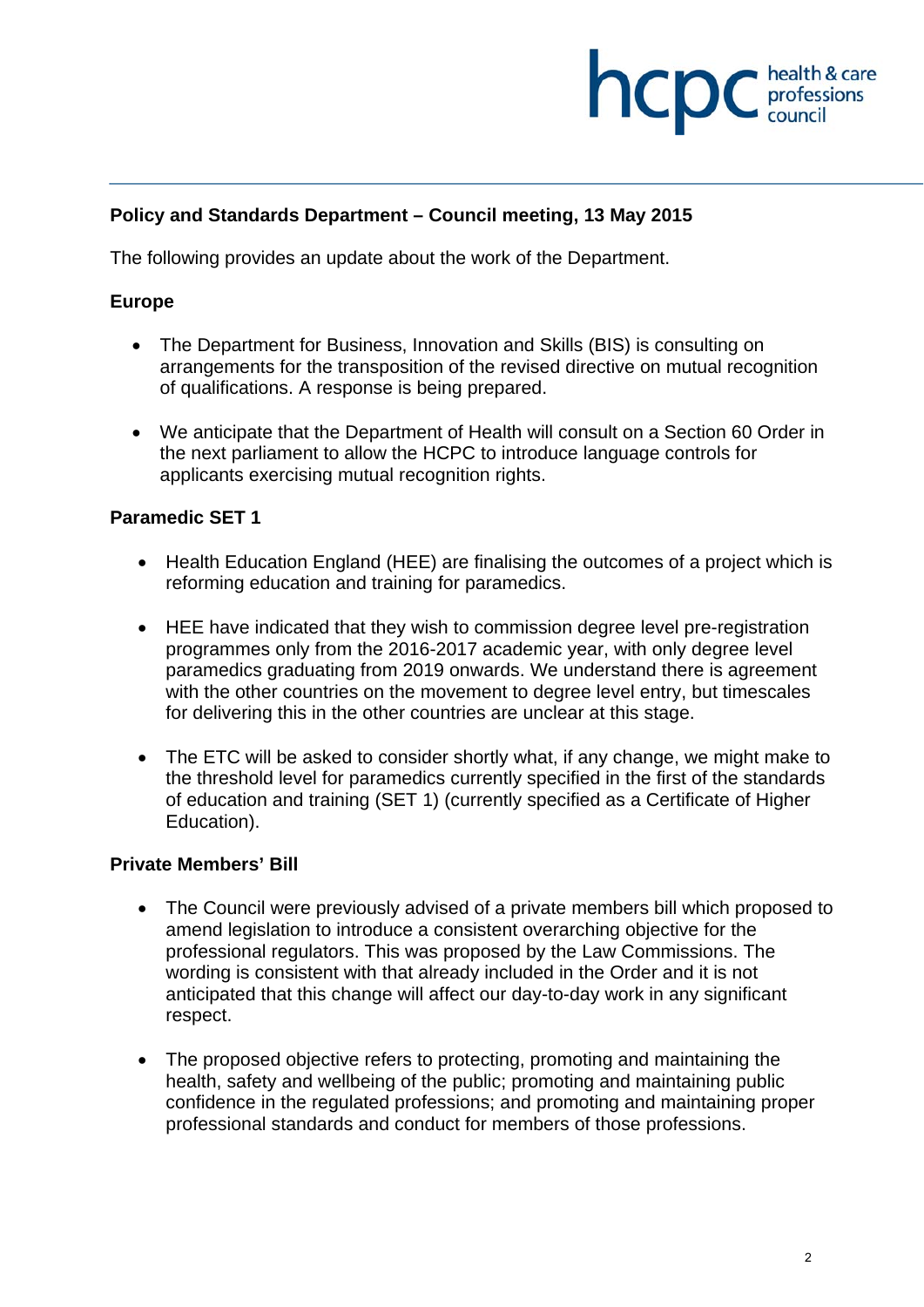• The Bill has now completed its passage through parliament and has received Royal Assent. The Act will be brought into force by secondary legislation at a date yet to be advised.

### **Public health specialists**

- The Section 60 Order was withdrawn from parliament following drafting issues raised in Committee in the Scottish Parliament and in Westminster.
- DH officials have said that they will be seeking ministerial approval after the general election in May 2015 to relay the Order.

## **Regulation of herbal practitioners**

• Prof David Walker has now published his advice to ministers, which advises that herbal practitioners should not be brought into statutory regulation. A paper to note is on the 14 May 2015 meeting agenda.

## **Research**

The following provides an update about all the on-going research activities managed by the Department.

- **CPD perceptions and experiences study (Qa research)**. More than 900 registrants completed an online survey about their views of the CPD standards and their experiences of the CPD audit process. Interviews and focus groups with registrants (audited and non-audited), CPD assessors and key stakeholders are ongoing. The research team are due to present to the Education and Training Committee on the research outcomes in September 2015.
- **Preparation for practice (Kingston University / St George's University of London)**. The aim of the research is to assess the effectiveness of the existing standards of education and training in ensuring that registrants are fit to practise at entry to the Register and identifying any improvements to the standards (if any). A literature review is ongoing.
- **Interprofessional education (Keele University)** are undertaking research looking at interprofessional education in approved programmes as part of the review of the standards of education and training. A literature review and a survey of education providers has been completed. Interviews / focus groups in case study sites are ongoing.
- **Links between cautions and convictions for alcohol related offences, alcohol dependency and fitness to practise / work (King's College London)**. The outcomes will inform our approach to the issue of health